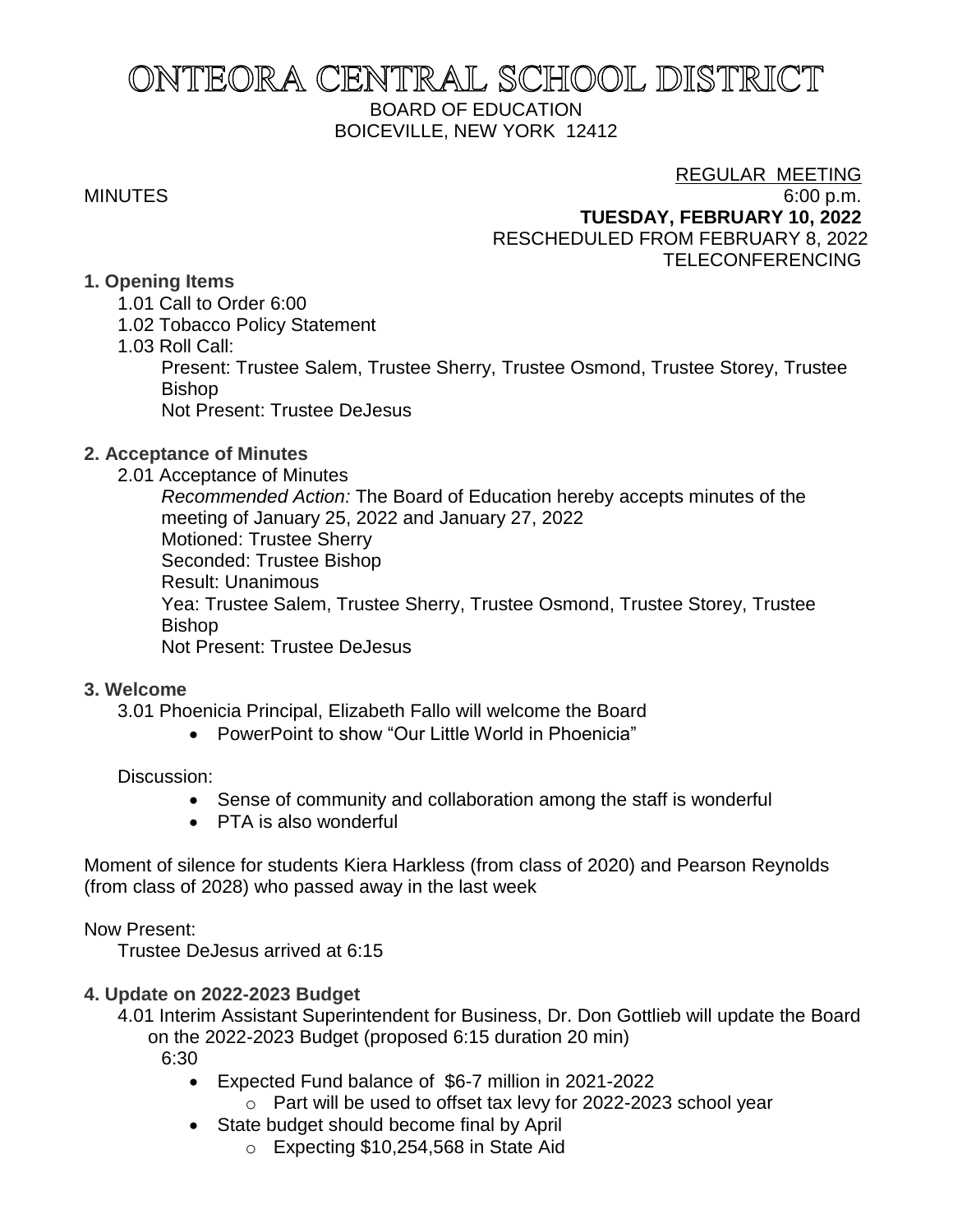- Considered a wealthy district because of the reservoir and property wealth  $\circ$  Some second home owners listing property as main homes for taxes
- Tax Levy limit is a formula by the comptroller
	- $\circ$  Will be 2.29%

## Discussion:

Foundation Aid – Hope State will not take money from District, but will keep us whole

## **5. Superintendent News**

5.01 The Superintendent will report on District News

7:00

- Thank community for collective support during the ice emergency
- MS/HS concerts are next week will be live streamed
- Today 2<sup>nd</sup> quarter honor and merit rolls released
	- o 83 students on High Honor Roll (grades 95-100); 79 on Honor Roll (grades 90-94); 75 on Merit Roll grades (85-89)
- Athletics invite to see banners replacing some of the old pictures in the hallway
	- o Gave update on Winter sports
- On 3/10/22 High School Student Sophie Frank Participating in on-line podcast event conversation with students and teachers on COVID and impact on schools
- This week kick off forum about later start times, with PTA officers o Initial conversation for September 2022
- Met with Peter DiScalfani Shandaken Supervisor- will join forces for pump for Phoenicia water district
	- o Will support Phoenicia School and entire community
- On agenda tonight is 2 retirements Wendy Cohen, Math Teacher and Don Clark, Stores Clerk
- Thank staff for supporting students and each other in grieving process for 2 Onteora students who passed this week – thoughts are with families

Discussion:

- Winter concerts are limiting tickets to 3 per student
	- o Too hard for students to have to choose between parents when not together – 3 tickets makes it hard, should be 2 or 0

## **6. Board District News**

6.01 The Board will report District News (proposed 6:35) No Board News was reported

## **7. Student Representative Report**

7.01 The student Representative on the Board, Noelle Crandell, will give a report

- Student Government has not met recently
- Looking forward to the Association of Student Government meeting with Bennett Student Government
- Majority of students are wondering about June regents and finals

## **8. Acknowledge Public Be Heard Comments**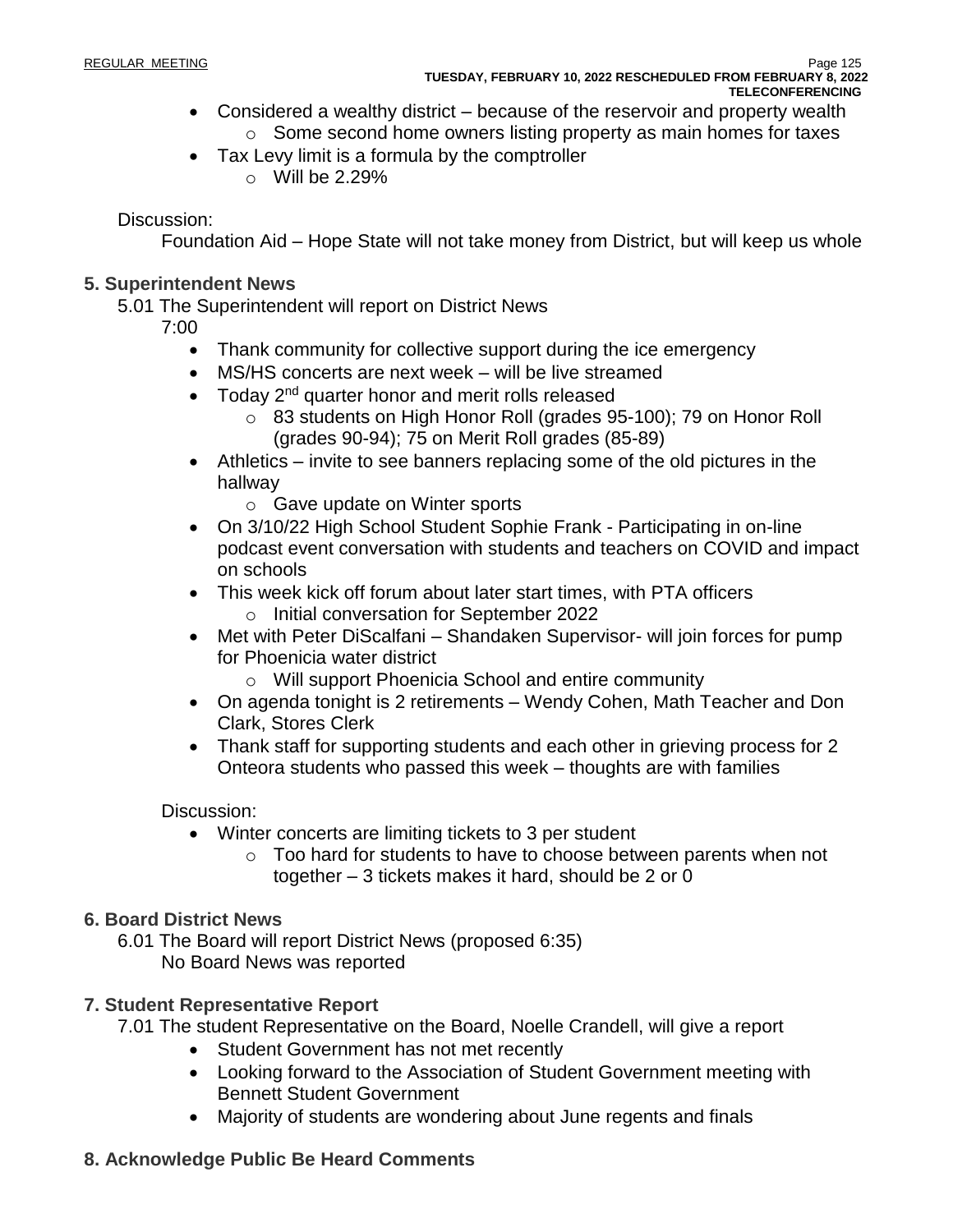8.01 The Board will acknowledge the public be heard comments from the last meeting Sarah Yannosh, Emma Lamoreaux

## **9. Public and Student Comment**

9.01 Public and Students may comment on any agenda or non-agenda item (proposed 6:50)

No comment was made

## Enter Executive Session (proposed 7:15)

*Recommended Action:* Motion to enter executive session to discuss ONTEA negotiations and the financial history of a particular employee Motioned: Trustee Bishop Seconded: Trustee DeJesus Result: Unanimous Yea: Trustee Salem, Trustee Sherry, Trustee Osmond, Trustee Storey, Trustee Bishop, Trustee DeJesus

## 15.02 Exit Executive Session

*Recommended Action:* The Board of Education hereby exits executive session and returns to public session at 9:00 Motioned: Trustee Sherry Seconded: Trustee Salem Result: Unanimous Yea: Trustee Salem, Trustee Sherry, Trustee Osmond, Trustee Storey, Trustee Bishop, Trustee DeJesus

## **10. Discussion and Possible Action**

10.01 Approve Budget Calendar *Recommended Action:* The Board of Education hereby approves the Budget Development Calendar for 2022-2023 Motioned: Trustee Bishop Seconded: Trustee Sherry Result: Unanimous Yea: Trustee Salem, Trustee Sherry, Trustee Osmond, Trustee Storey, Trustee Bishop, Trustee DeJesus

## 10.02 Create Positions

*Recommended Action:* The Board of Education hereby creates the following positions: 1.0 FTE Special Education Teacher (until 6/24/22) 1.0 FTE Monitor Motioned: Trustee Sherry Seconded: Trustee Bishop Result: Unanimous Yea: Trustee Salem, Trustee Sherry, Trustee Osmond, Trustee Storey, Trustee Bishop, Trustee DeJesus

10.03 Approve Memorandum of Agreement with OAA

*Recommended Action:* The Board of Education hereby approves the MOA between the Onteora Administrators Association and the Onteora Central School District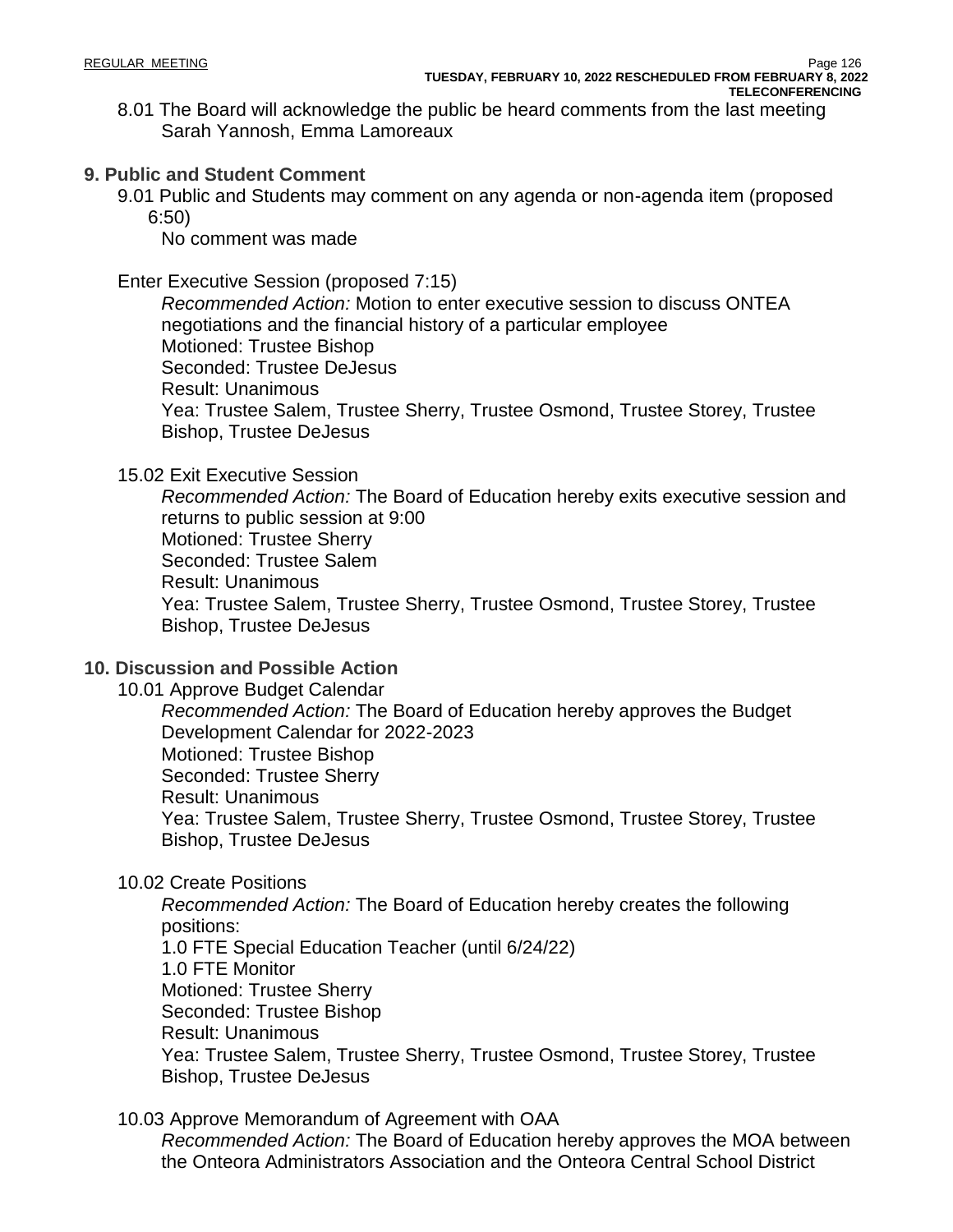regarding overpayment of employee #02082022 Motioned: Trustee Bishop Seconded: Trustee Storey Result: Unanimous Yea: Trustee Salem, Trustee Sherry, Trustee Osmond, Trustee Storey, Trustee Bishop, Trustee DeJesus

10.04 Adoption of Policy 7133 Admission of Non-Resident Students

*Recommended Action:* The Board of Education herby adopts Policy 7133 as written Motioned: Trustee Bishop Seconded: Trustee Sherry

Result: Unanimous

Yea: Trustee Salem, Trustee Sherry, Trustee Osmond, Trustee Storey, Trustee Bishop, Trustee DeJesus

#### 2022 7133 Students ADMISSION OF NON-RESIDENT STUDENTS

 The Board of Education affirms that its primary responsibility is to provide the best possible educational opportunities for the children who are legal district residents and who are of legal age to attend school.

 **However, a non-resident student may be admitted to district schools upon payment to the district of the Board-adopted tuition charge, if and only if, in the judgment of the Superintendent of Schools:**

#### **1. there is sufficient space to accommodate the non-resident student;**

- 2. **no increase in the size of faculty or staff will be necessary to accommodate them;**
- 2. **the non-resident student meets the district's criteria for admission; and**
- 4. **the admission of such non-resident student is and continues during the enrollment period to be in the best interests of the district.**

 This policy is not applicable to students experiencing housing insecurity, entitled to attend district schools under federal and state law and regulations, who may not be currently residing in the district (see policy 5151, Children Experiencing Housing Insecurity). Students experiencing housing insecurity who are not entitled to attend district schools under federal and state laws may be considered for non-resident enrollment under this policy. This policy is also not intended to cover students who are placed in district programs by agreement with, and paid for by, another school district.

*Future Residents*

 The children of families who have signed a contract to buy or build a residence in the school district may be enrolled during the semester in which they expect to become residents. without payment of tuition. *Former Residents*

Students whose families have moved out of the district may continue to attend districts schools under the following circumstances:

**Former residents who move prior to April 1 may continue enrollment upon the payment of tuition from the date of the departure to the end of the school year.**

- **Former residents who move after April 1 will be permitted to finish the school year without charge.**
- **Former residents enrolled in grades 11 or 12 at the time of departure from the district may be permitted to finish high school and graduate with their class provided the former resident meets the criteria of this policy and upon the payment of tuition for the 12th grade year.**
- **Former residents enrolled in grade 12 at the time of departure from the district may be permitted to finish high school and graduate with their class provided the former resident meets the criteria of this policy and their residency changes after May 1.**

## *Former Residents*

**Students whose families have moved out of district may continue to attend district schools under the following circumstances:**

• **Former residents enrolled in grade 12 at the time of departure from the district may be permitted to finish high school and graduate with their class provided the former**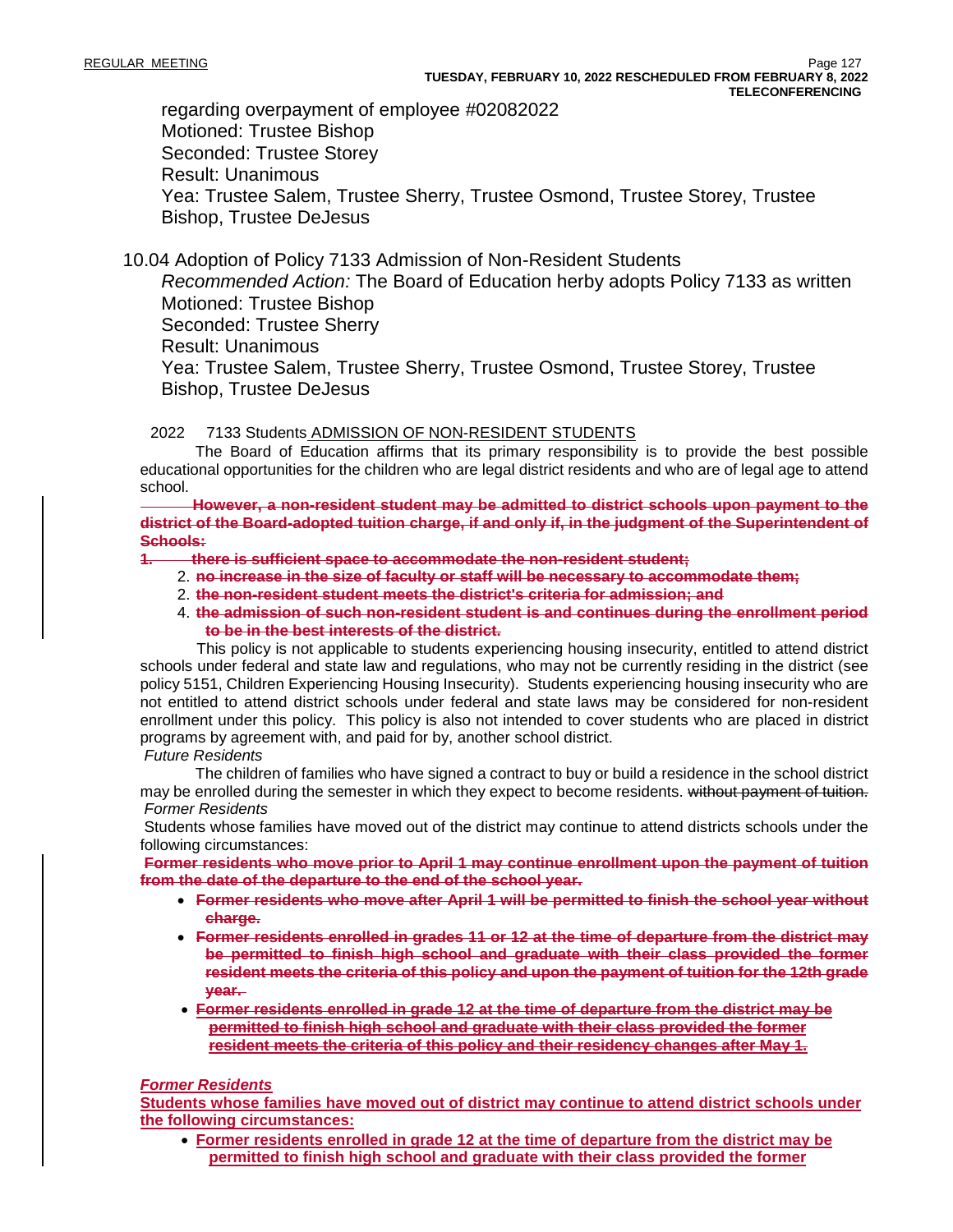**resident meets the criteria of this policy and are resident through the first semester of his/her anticipated graduation year. In this instance, the District will not provide transportation.**

However, students experiencing housing insecurity who are no longer district residents due to their housing insecurity are addressed in policy **51517132**, Children Experiencing Housing Insecurity.

#### *Transportation*

*NOTE: The policy should specify whether the district will provide transportation to non-resident students and, if so, under what conditions. The following provision is optional.*

 **Transportation will be provided for non-resident students if and only if existing bus routing is used, and there is sufficient room on the bus.**

Cross-ref: 5151, Children Experiencing Housing Insecurity

Ref: Education Law §3202(2);8 NYCRR Part 174; *Appeal of Akiwowo*, 48 Ed Dept Rep 34 (2008)

### **11. Consent Agenda**

11.01 Approve Consent Agenda (proposed 7:05)

*Recommended Action:* The Board hereby approves item numbers 11.02-11.09 Motioned: Trustee Sherry Seconded: Trustee Bishop

Result: Unanimous

Yea: Trustee Salem, Trustee Sherry, Trustee Osmond, Trustee Storey, Trustee Bishop, Trustee DeJesus

EFFECTIVE

#### 11.02 Personnel Agenda **RESIGNATIONS: NON- INSTRUCTIONAL**

|                          | EFFEUIIVE   |                       |
|--------------------------|-------------|-----------------------|
| POSITION/SCHOOL          | <b>DATE</b> | <b>REMARKS</b>        |
| Stores Clerk/B&G         | 04/29/22    | Retirement            |
| Tvpist/ B&G              | 02/18/22    | Personal              |
| PT Custodial Worker/ B&G | 02/10/22    | To accept FT position |
|                          |             |                       |

#### **RESIGNATIONS: INSTRUCTIONAL**

|                    |                                            | EFFECTIVE |             |
|--------------------|--------------------------------------------|-----------|-------------|
| <b>NAME</b>        | POSITION/SCHOOL                            | DATE      | REMARKS     |
| Cohen, Wendy       | Mathematics Teacher/High School            | 06/30/22  | Retirement  |
| Sobolewski, Jaclyn | Elementary-3 <sup>rd</sup> grade/Phoenicia | 03/31/22  | Resignation |

#### **APPOINTMENT: NON-INSTRUCTIONAL PROBATIONARY APPOINTMENT**

| NAME | POSITION/SCHOOL                           | <b>EFFECTIVE</b><br><b>DATE</b> |        | SALARY REMARKS      |
|------|-------------------------------------------|---------------------------------|--------|---------------------|
|      | Pijnappel, Kimberly Custodial Worker/ B&G | 02/11/22                        | Step 2 | Replace resignation |

The following named NON-INSTRUCTIONAL personnel have served a probationary status and are recommended to a PERMANENT STATUS consistent with the applicable laws and regulations of the State of New York:

| NAME | <b>POSITION</b>                         | PROBATIONARY DATE FEINT WILL | PERMANENT |
|------|-----------------------------------------|------------------------------|-----------|
|      | Benjamin, Stewart Groundskeeper II/ B&G | 02/17/22                     | 02/18/22  |

| <b>SUBSTITUTE</b> |                       |               |
|-------------------|-----------------------|---------------|
| <b>NAME</b>       | <b>POSITION</b>       | <b>AMOUNT</b> |
| Guerin, Tracy     | Clerical              | \$15.00/hour  |
| Hughes, Jaclyn    | Teacher (certified)   | \$125.00/day  |
| Link, Margaret    | Clerical              | \$15.00/hour  |
| Motzkin, Lauren   | Teacher (uncertified) | \$90.00/day   |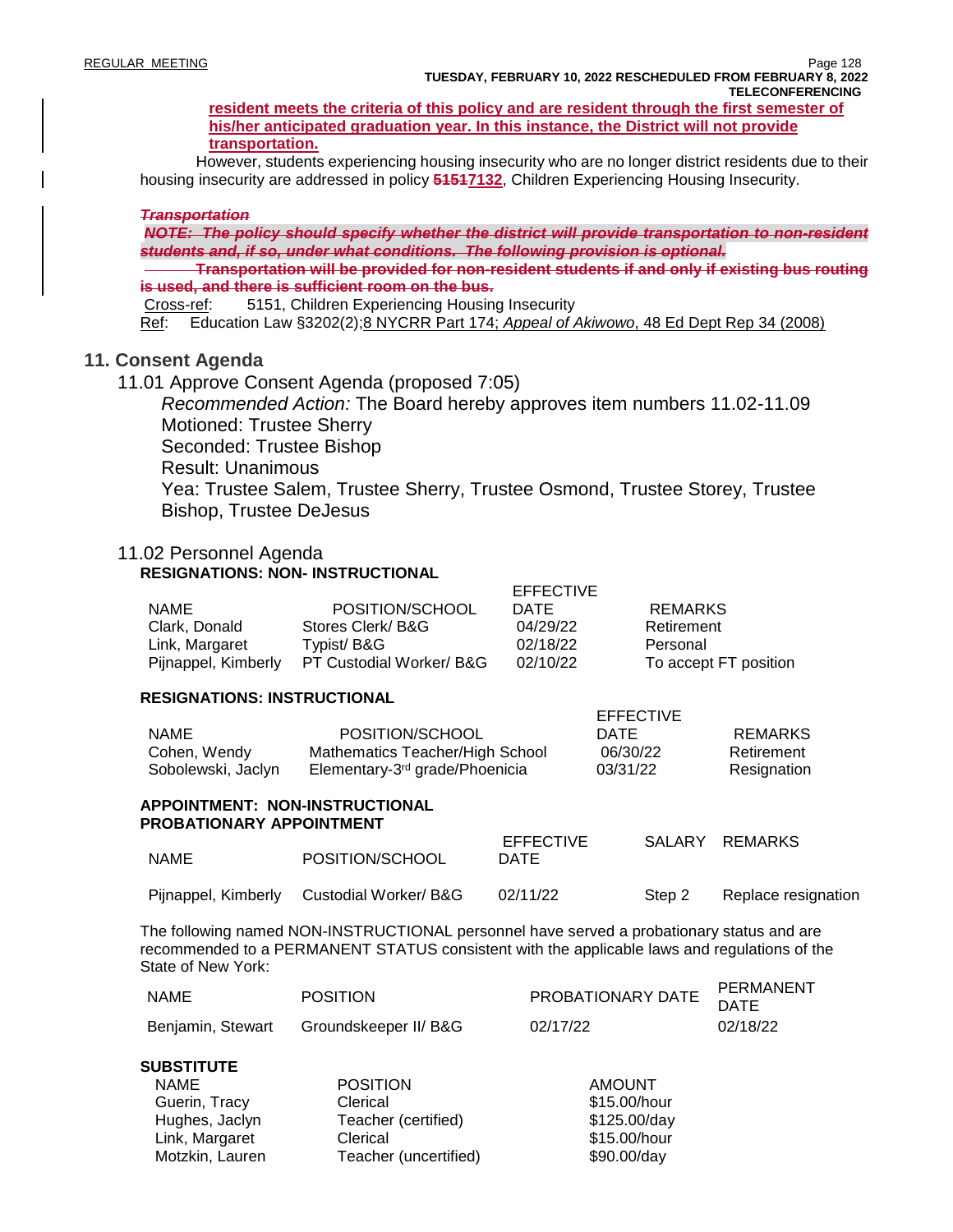11.03 Schedule U-The Committee on Special Education (CSE) and Committee on Pre-School Special Education (CPSE) Recommendations

*Recommended Action:* The Board hereby approves the Instruction - Schedule U-The Committee on Special Education (CSE) and Committee on Pre-School Special Education (CPSE) Recommendations, Schedule U, #2/22, Confidential, as reviewed by Trustee Bishop

11.04 Settlement with CNA Insurance Company

*Recommended Action:* RESOLVED, all claims asserted in the lawsuit captioned Onteora Central School District v. CNA Insurance Company, et al. be resolved in accordance with the terms and conditions of the Settlement Agreement and Mutual Release on file with the District Clerk; and

BE IT FURTHER RESOLVED, the Board authorizes the Superintendent of Schools to execute the aforementioned Settlement Agreement and Mutual Release.

## 11.05 Financial Report

*Recommended Action:* The Board has reviewed and hereby accepts the Quarterly Financial Report ending September 2021

## 11.06 Warrant Schedule 7

*Recommended Action:* The Board of Education has reviewed and hereby accepts Warrant Schedule 7

## 11.07 Health & Safety - Rhinebeck

*Recommended Action:* BE IT RESOLVED, that the Board of Education of the Rhinebeck Central School District establishes the rate of \$1,266.14 per pupil for the school year 2021-2022 for Health Services provided for Onteora resident pupils attending nonpublic schools in the Rhinebeck Central School District. BE IT FURTHER RESOLVED, that the Board President and Clerk of the Board of Education be authorized to sign contracts for health services for the 2021-2022 school year.

## 11.08 Health & Safety - Rondout

*Recommended Action:* BE IT RESOLVED, that the Board of Education of the Rondout Valley Central School District establishes the rate of \$575.02 per pupil for the school year 2021-2022 for Health Services provided for Onteora resident pupils attending nonpublic schools in the Rondout Valley Central School District. BE IT FURTHER RESOLVED, that the Board President and Clerk of the Board of Education be authorized to sign contracts for health services for the 2021-2022 school year.

## 11.09 Health & Safety - New Paltz

*Recommended Action:* BE IT RESOLVED, that the Board of Education of the New Paltz Central School District establishes the rate of \$1,542.76 per pupil for the school year 2021-2022 for Health Services provided for Onteora resident pupils attending nonpublic schools in the New Paltz Central School District.

BE IT FURTHER RESOLVED, that the Board President and Clerk of the Board of Education be authorized to sign contracts for health services for the 2021-2022 school year.